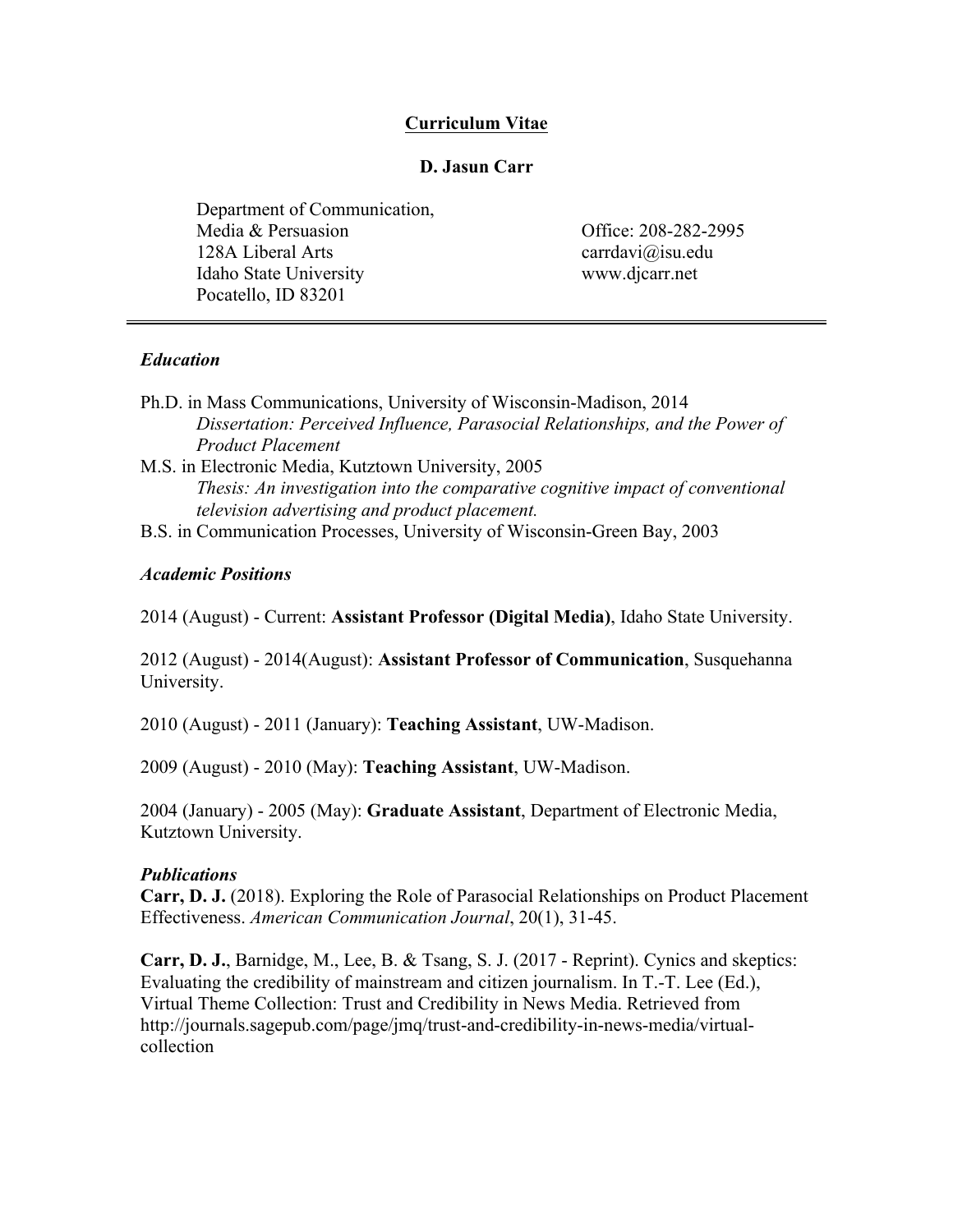**Carr, D. J.** & Bard, M. (2017). Even a Celebrity Journalist Can't Have an Opinion: Post-Millennials' Recognition and Evaluation of Journalists and News Brands on Twitter. *Electronic News*, Online First, doi: 10.1177/1931243117710280

**Carr, D. J.**, Barnidge, M., Lee, B. & Tsang, S. J. (2014). Cynics and skeptics: Evaluating the credibility of mainstream and citizen journalism. *Journalism & Mass Communication Quarterly*, 91(3), 452-470.

Vraga, E. K., Johnson, C., **Carr, D. J.**, Bode, L., & Bard, M. (2014). Filmed in front of a live studio audience: Laughter and aggression in political entertainment programming. *Journal of Broadcasting & Electronic Media*, 58(1), 131-150.

**Carr, D. J.**, Gotlieb, M. R., Lee, N.-J., & Shah, D. V. (2012). Examining Generational Trends in Overspending, Early Adoption, and Conscientious Consumption from 1994- 2004. *The ANNALS of the American Academy of Political and Social Science*, 644(1), 220-233.

Vraga, E. K., Edgerly, S., Bode, L., **Carr, D. J.**, Bard, M., Johnson, C. N., Kim, Y. M. & Shah D. V. (2012). The Correspondent, the Combatant, and the Comic: How Moderator Style and Guest Civility Shape News Credibility. *Journalism & Mass Communication Quarterly*, 89(1), 5-22.

Vraga, E. K., **Carr, D. J.**, Nytes, J. P. & Shah, D. V. (2010). Precision vs. Realism on the Framing Continuum: Understanding the Underpinnings of Media Effects. *Political Communication*, 27, 1-19*.*

#### *Book Chapters*

.

**Carr, D. J.** (2017). Technologies for Business and Professional Communication. In James R. DiSanza, Nancy J. Legge (Ed.), *Business and Professional Communication* (pp. 28; 47; 77-79; 85-87; 88; 103-104; 187-188). Pearson.

**Carr, D. J.** (2017). The Internet and Information Economy. In Robert Rycroft (Ed.), *The American Middle Class: An Economic Encyclopedia of Progress and Poverty*. ABC-CLIO.

DiSanza, J. R. & **Carr, D. J.** (2017). Corporate Communication. In Mike Allen (Ed.), *The SAGE Encyclopedia of Communication Research Methods* (pp. 264-266). Thousand Oaks, CA: Sage.

#### *Manuscripts Under Review*

**Carr, D. J.** & Vraga, E. K. Cue the Emojis: Central, Peripheral, and Motivated Processing of Social Media Feedback within Facebook Live videos. Submitted to Journalism & Mass Communication Quarterly for a special issue on *Social Media in*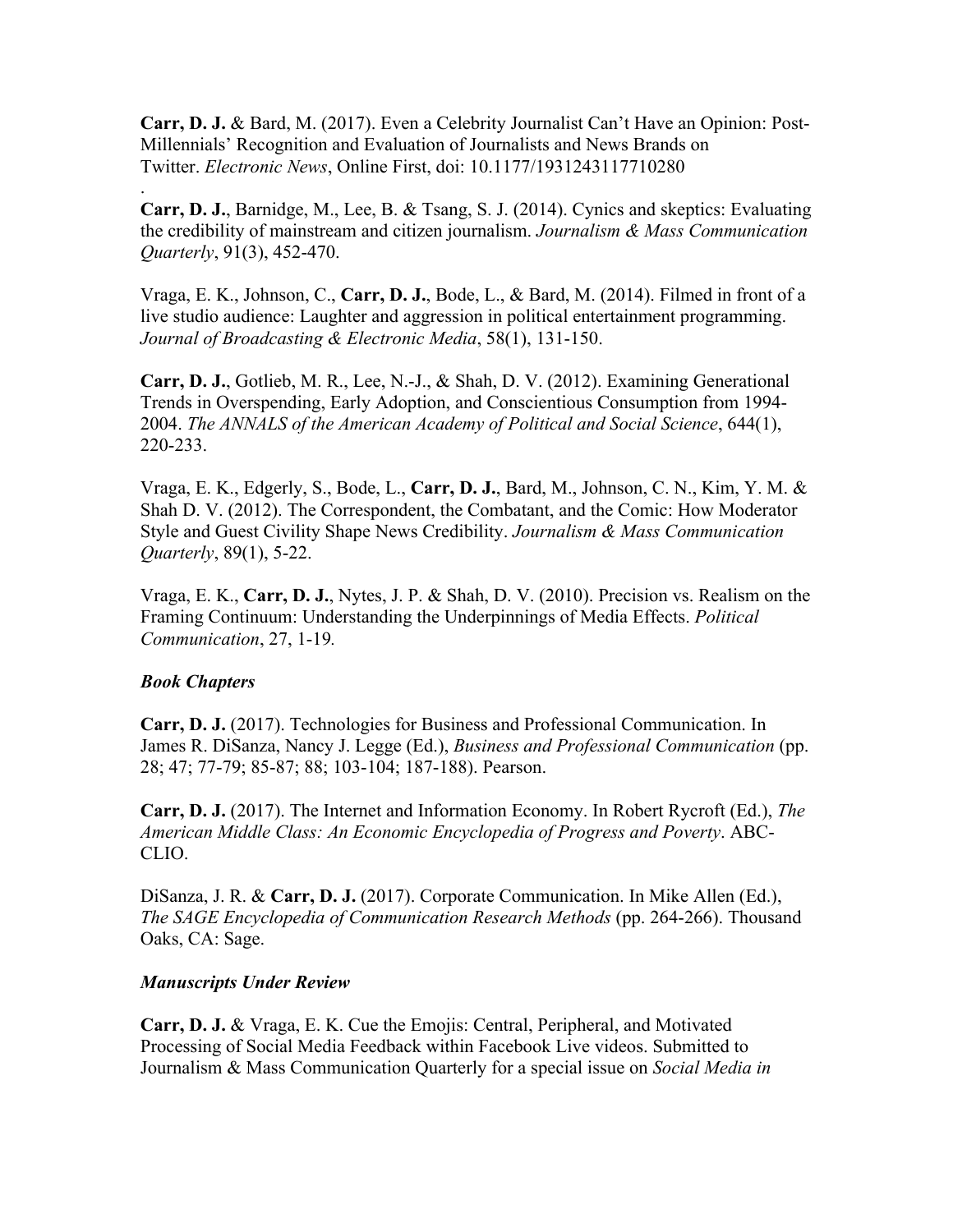*Political Campaigning around the World,* June, 2017. Revised and Resubmitted, Oct. 2017. Rejected, Jan 2018.

**Carr, D. J.** Third Person Effect, Hostile Media Perceptions, and Actual Influence: The Effect of Social Cues on "Live" Political Messages. Submitted to Mass Communication & Society for a special issue on *Media Theory and the 2016 U.S. Election*, Nov, 2017. Rejected, Jan 2018.

**Carr, D. J.** & Bard, M. All the (Fake) News That's Fit to Tweet: Selective Exposure and the Hostile Media Effect Among Post-Millennials. Submitted to Journalism & Mass Communication Quarterly, Dec. 2017. Rejected Feb 2018.

## *Book Chapter Under Review*

**Carr, D. J.** Multitasking or Multiskilling. Submitted to The International Encyclopedia of Journalism Studies, March 2018.

## *Manuscripts Under Development*

Bard, M & **Carr, D. J.** That's Not My Stimuli: The Methodological Impacts of Selective Exposure on Media Effects.

**Carr, D. J.** & Bard, M. Journalism in the Post-Millennial Age. Book proposal requested by Lexington Books.

# *Invited Conference Papers and Presentations*

**Carr, D. J.** (2017). Your Candidate is a Loser: Strategies for Leading Discussions of Race and Diversity in the Classroom (PF&R Panel). Association for Education in Journalism and Mass Communication 2017 Conference, August 9-12, Chicago, IL.

**Carr, D. J.** (2016). Making Methods Matter: Recruiting and Attracting Undergraduates to Methods Coursework (Teaching Panel). Association for Education in Journalism and Mass Communication 2016 Conference, August 3-7, Minneapolis, MN.

**Carr, D. J.** (2013). Mixing theory and skills in mass communication curricula (Teaching Panel). Association for Education in Journalism and Mass Communication 2013 Conference, August 8-11, Washington, DC.

**Carr, D. J.**, Gotlieb, M. R., Lee, N.-J., & Shah, D. V. (2011). Keeping Up with the Joneses: Disentangling Period, Lifecycle, and Generational Effects for Overspending, Early Adoption, and Conscientious Consumption, Presented at the Communication, Consumers, and Citizens: Revisiting the Politics of Consumption Conference, March 3-5, Madison, WI.

# *Refereed Conference Papers and Presentations*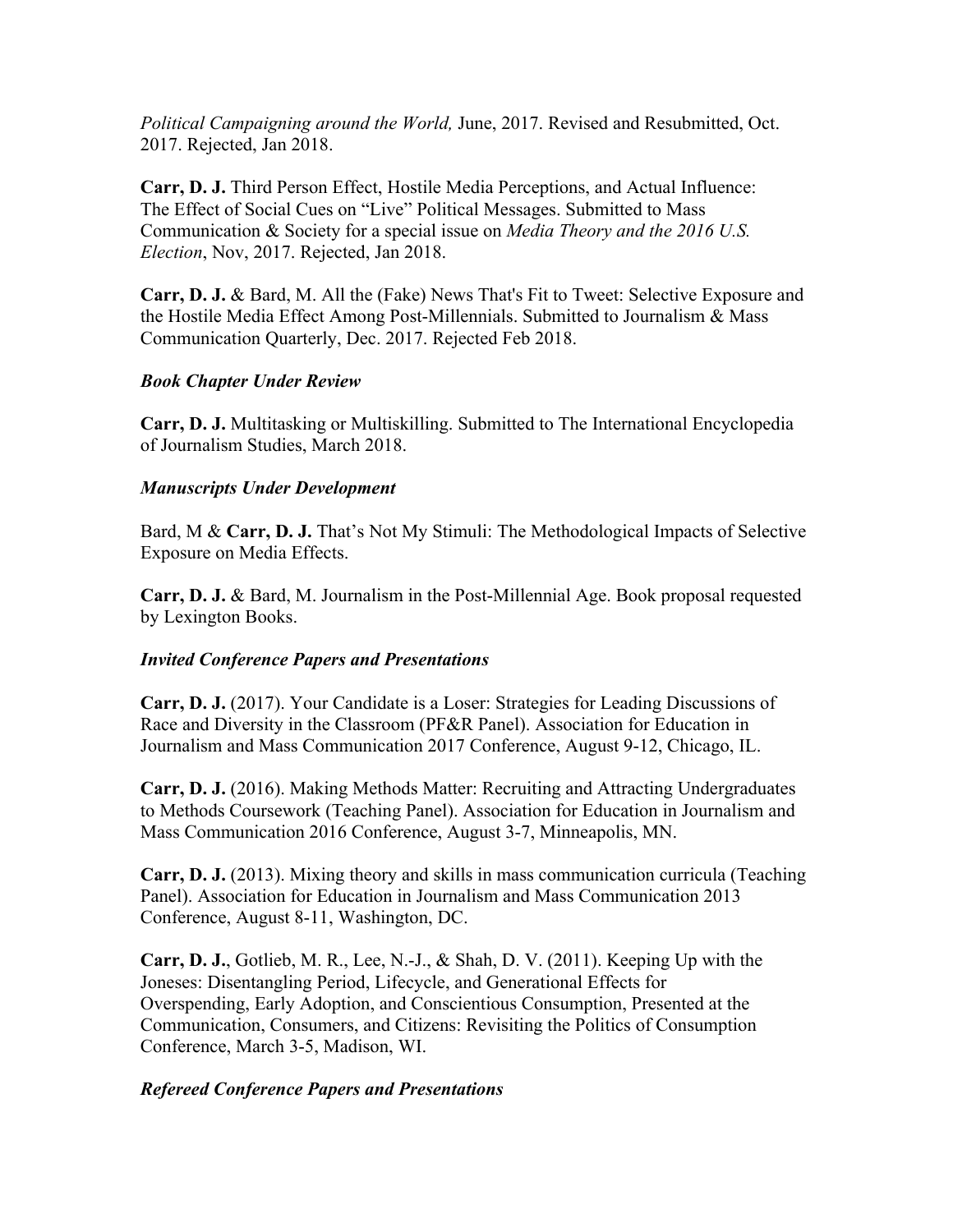Bard, M. **& Carr, D. J.** All the (Fake) News That's Fit to Tweet: Selective Exposure and the Hostile Media Effect Among Post-Millennials. Paper presented at the Association for Education in Journalism and Mass Communication 2017 Conference, August 9-12, Chicago, IL.

**Carr, D. J.** (2017). Second-Screen as Only-Screen: The Effect of Social Media Cues on Facebook Live Broadcasts. Paper presented at the 2017 World Association for Public Opinion Research Conference, July 15-17, Lisbon, Portugal.

**Carr, D. J.** (2017). Navigating the need for authenticity in a craft beer "desert." Paper presented at the 2017 PCA/ACA National Conference, April 12-15, San Diego, CA.

**Carr, D. J.** & Bard, M. (2016). Even a Celebrity Journalist Can't Have an Opinion: Post-Millennials' Recognition and Evaluation of Journalists and News Brands on Twitter. Paper presented at the Association for Education in Journalism and Mass Communication 2016 Conference, August 3-7, Minneapolis, MN.

**Carr, D. J.** & Febles, C. G. (2016). Quién es el otro: Language, Culture, and Product Placements – A third-person effect pilot study. Paper presented at the Popular Culture Association/American Culture Association Conference, March 22-25, Seattle, WA.

**Carr, D. J.** (2015). Presumptions, Predispositions & Parasocial Connections: Expanding The Influence Of Presumed Influence Model. Paper presented at the Western States 2015 Annual Convention, February 21-24, Spokane, Washington.

**Carr, D. J.** (2014). Presumptions and Predispositions: Integrating Self-Monitoring into the Influence of Presumed Influence Model. Paper presented at the Association for Education in Journalism and Mass Communication 2014 Conference, August 6-9, Montreal, Canada.

**Carr, D. J.** (2014). Exploring the Role of Parasocial Relationships on Product Placement Effectiveness. Paper presented at the Association for Education in Journalism and Mass Communication 2014 Conference, August 6-9, Montreal, Canada.

**Carr, D. J.** (2014) Disentangling Parasocial Connections: Separating Actor from Character. Paper presented at the Popular Culture Association/American Culture Association Conference, April 16-19, Chicago, IL.

**Carr, D. J.**, Barnidge, M., Lee, B., Tsang, S. J., (2013). Nuance and Source: An Examination of Citizen Journalist Evaluations Across Age Cohorts. Paper presented at the Association for Education in Journalism and Mass Communication 2013 Conference, August 8-11, Washington, DC.

Barnidge, M., Lee, B., Tsang, S. J., **Carr, D. J.** (2013). It's Who You Don't Know: How Exposure to Online Social Influence on YouTube Affects Political Evaluations and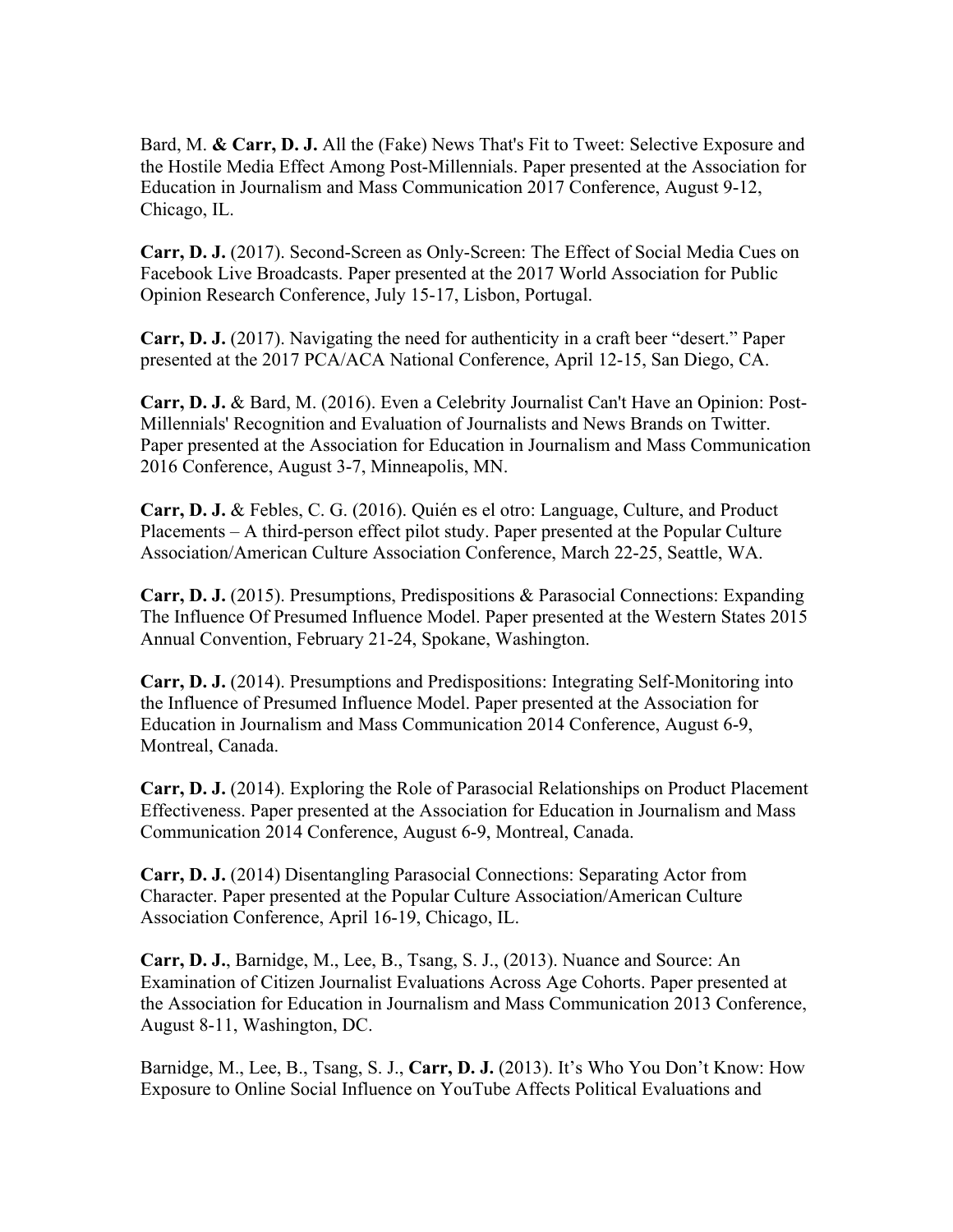Behavior. Paper presented at the Association for Education in Journalism and Mass Communication 2013 Conference, August 8-11, Washington, DC.

**Carr, D. J.**, Davis, C., Coppini, D., Wise, D., McLaughlin, B. (2012). Hypocrisy's reach: The impact of political scandal on politician evaluations, journalist evaluations, and the perceived third-person effect. Paper presented at the Midwest Association for Public Opinion Research, November 16-17, Chicago, IL.

Barnidge, M., Lee, B., Tsang, S. J., Villanueva, J. D., **Carr, D. J.** (2012). Cynics and skeptics: Perceived credibility of mainstream and citizen journalists in an adult sample. Paper presented at the Midwest Association for Public Opinion Research, November 16- 17, Chicago, IL.

**Carr, D. J.**, Barnidge, M., Lee, B., Tsang, S. J., Villanueva, J. D. (2012). Cynics and skeptics: Evaluating the credibility of mainstream and citizen journalists. Paper presented at the Association for Education in Journalism and Mass Communication 2012 Conference, August 8-12, Chicago, IL. **Top Student Paper, Civic and Citizen Journalism Division.**

**Carr, D. J.,** McLaughlin, B., Wise, D. (2012). "Don't Sext and Run": Exploring the Impact of Scandal, Citizen Journalism, and Message Construction on the Modern Political Process. Paper presented at the Popular Culture Association/American Culture Association Conference, April 11-14, Boston, MA.

**Carr, D. J.**, Barnidge, M., Wise, D., Rogers, A. & Vraga, E. K. (2011). With Me or Against Me: Hostile Media and Third Person Effect in Partisan Media. Paper presented at the Association for Education in Journalism and Mass Communication 2011 Conference, August 9-13, St. Louis, MO.

Vraga, E. K., Johnson, C. N., **Carr, D. J.**, Bard, M., Bode, L., & McLaughlin, B. (2010). "Filmed in Front of a Live Studio Audience": Using Laughter to Offset Aggression in Political Entertainment Programming. Paper presented to the Midwest Association for Public Opinion Research, Chicago, Il. **Top Student Paper, MAPOR 2010.**

**Carr, D. J.**, Vraga, E. K., Johnson, C. N., Bard, M. & Kim, Y. M. (2010). Pundits or Pugilists? The Role of Guest Incivility in Televised Debate. Presented at the Association for Education in Journalism and Mass Communication 2010 Conference, August 4-7, Denver, CO.

**Carr, D. J.** & Vraga, E. K. (2010). Wait, Who Said That? The Role of Source Cue Placement in Argument Evaluation. Presented at the Association for Education in Journalism and Mass Communication 2010 Conference, August 4-7, Denver, CO.

Vraga, E. K., Bard, M., Bode, L., **Carr, D. J.**, Edgerly, S., Johnson, C. N., Kim, Y. M. & Shah D. V. (2010). The Correspondent, the Combatant, and the Comic: How Moderator Style and Guest Civility Shape News Credibility. Presented at the Association for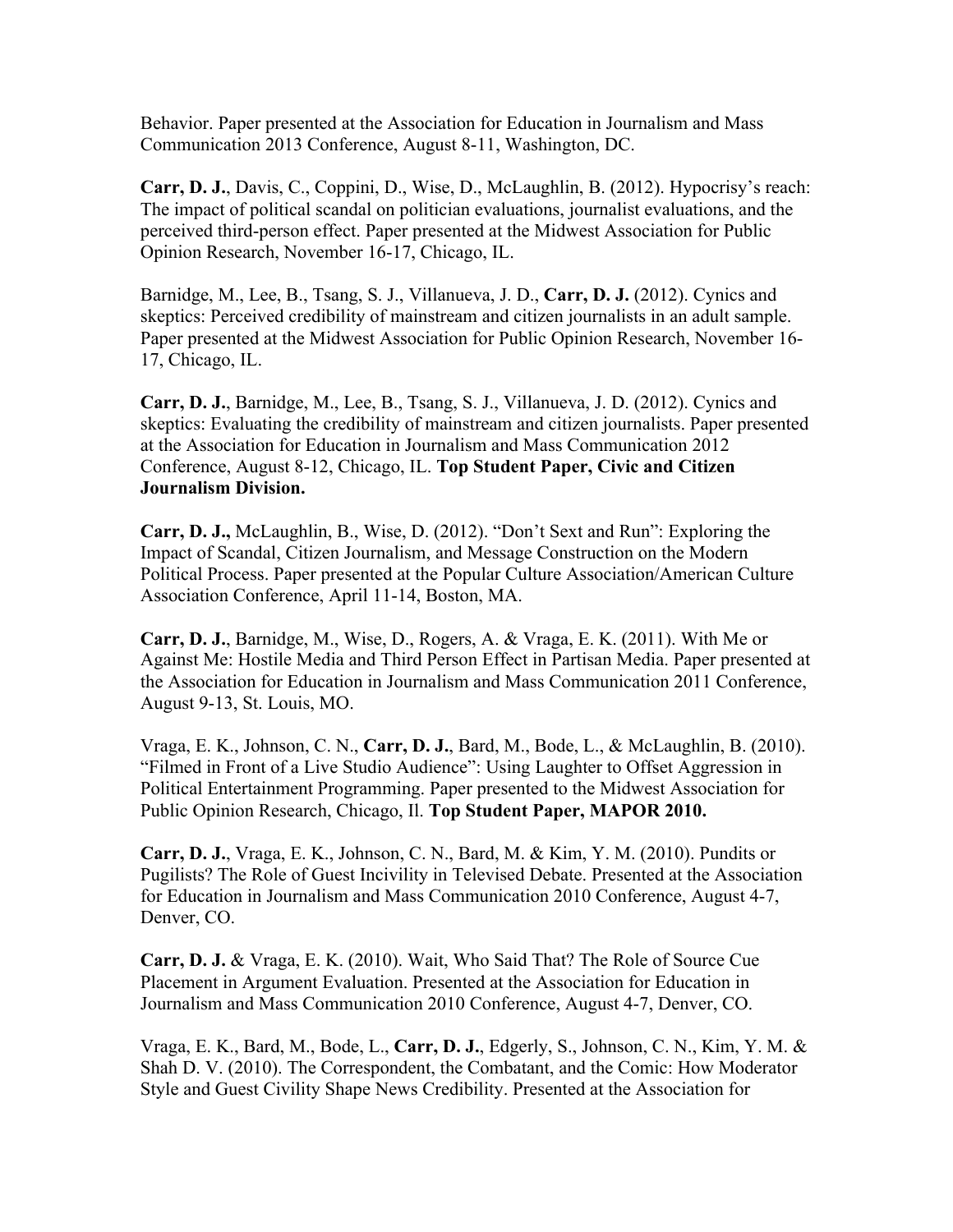Education in Journalism and Mass Communication 2010 Conference, August 4-7, Denver, CO. **Top Three Faculty Paper, CT&M Division.**

Borah, P & **Carr, D. J.** (2010). Framing effects and racial prejudice: The moderating role of need for cognition. Presented at the American Association for Public Opinion Research 2010 Conference, May 13-16, Chicago, IL.

**Carr, D. J.** & Zukas, K. (2009). Enhanced Scrutiny: Evaluating the Argument When the Facts Don't Fit. Presented at the Midwest Association for Public Opinion Research 2009 Conference, November 21-22, Chicago, IL.

Gotlieb, M. R., Puig Abril, E., **Carr, D. J.**, Gabay, I. & Vallens, R. (2009). Seeking Opinions on a Controversial Issue: The Interplay of Story Frame, Commentary, and Individual Differences in Need to Evaluate. Presented at the Midwest Association for Public Opinion Research 2009 Conference, November 21-22, Chicago, IL.

**Carr, D. J.** (2009). Consumer Culture, Product Placement and the "Fictional Self". Presented at the Popular Culture Association/American Culture Association Conference, April 8-12, New Orleans, LA.

**Carr, D. J.** & Vraga, E. K. (2008). Wait, who said that? Candidate cue placement in the 2008 campaign environment and its effects. Presented at the Midwest Association for Public Opinion Research 2008 Conference, November 21-22, Chicago, IL.

Vraga, E. K., **Carr, D. J.**, Nytes, J. & Shah, D. V. (2008). Is it frames or facts? Testing internally vs. ecologically valid frames on risk perceptions. Presented at the Association for Education in Journalism and Mass Communication 2008 Conference, August 6-10, Chicago, IL. **Top Faculty Paper, MC&S Division.**

**Carr, D. J.** (2008). Chronological inconsistency: Re-examining the persuasive process. Presented at the Association for Education in Journalism and Mass Communication 2008 Conference, August 6-10, Chicago, IL.

**Carr, D. J.** (2007). Comparing the cognitive impact of conventional television advertising and product placements: A first look. Presented at the Association for Education in Journalism and Mass Communication 2007 Conference, August 9-12, Washington D.C.

**Carr, D. J.**, Cleland, R., Arora, M. & Luster, K. (2007). Give me shelter: The interaction between religiosity and internet use in controversial issue attitude formation. Presented at the  $62<sup>nd</sup>$  Annual Conference of the American Association for Public Opinion Research, May 17-20, Anaheim, California.

**Carr, D. J.** (2007). An investigation into the comparative cognitive impact of conventional television advertising and product placement. Presented at the Association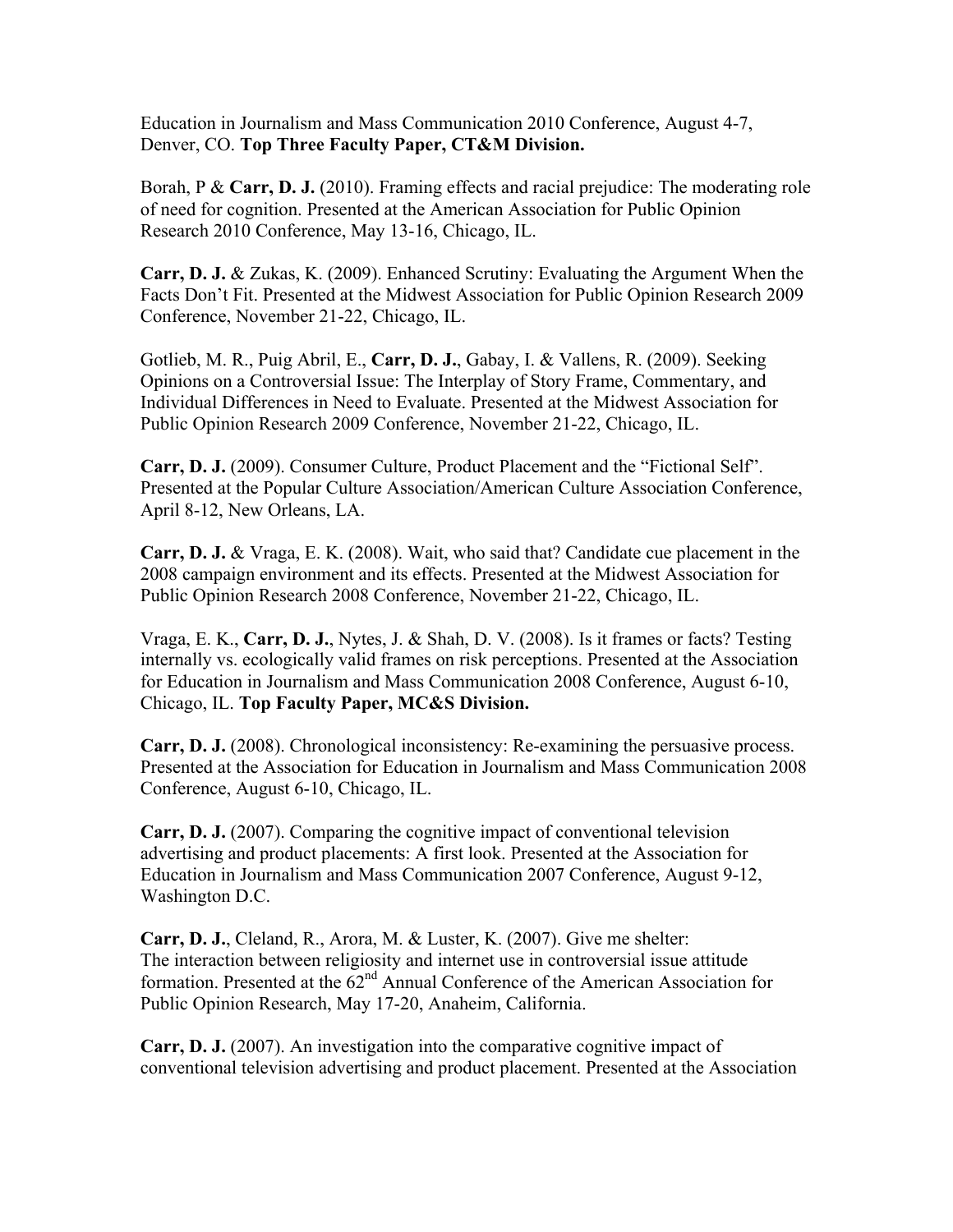for Education in Journalism and Mass Communication 2007 Midwinter Conference, February 23-24, Reno, Nevada.

### *Grants*

Faculty Travel Funds, Sponsored by ISU College of Research, \$625, January 2017 – July 2017. (Funded)

Faculty Travel Funds, Sponsored by ISU College of Arts & Letters, \$872.42, February 2017 – April 2017. (Funded)

Creation of a Standardized Measure of Accurate Person Perception: The Idaho Test of Accurate Person Perception, Submitted to the National Science Foundation. W/ Dr. Tera D.Letzring (Not Funded; Revision in progress)

Humanities Cafe 2015-16: Identity, Sponsored by Idaho Humanities Council, External to Idaho State University, \$1,615.00, Date Submitted: September 14, 2015, September 2015 - Present. (Funded)

Improving Clinical Care of LEP Patients by the Development of the Interactive Computer, Voice and Visually Assisted Intake Program Prototype, Sponsored by IDAHO STATE UNIVERSITY OFFICE FOR RESEARCH & ECONOMIC DEVELOPMENT, Idaho State University, \$37,902.00, (Not Funded) (w/ Cathleen Tarp, et. al.)

Infrastructure Grant Proposal Department of Communication, Media, and Persuasion DSLR Photography and Video Cameras, Sponsored by ISU College of Arts & Letters, \$6,000.00, January 2015 - August 2015. (Funded)

Faculty Travel Funds, Sponsored by ISU College of Arts & Letters, \$1,107.50, October 2014 – February 2015. (Funded)

University of Wisconsin Graduate School in support of "Political scandal in the new media environment: The effects of emerging forms of political communication" – Co-Investigator – \$25,000– 12/15/11 – 12/31/13. (Not Funded) (w/ Douglas Mcleod as Principal Investigator and Bryan McLaughlin and David Wise as Co-Investigators)

# *Professional Memberships*

Association for Education in Journalism and Mass Communication (AEJMC) Head, Political Communication Interest Group

World Association of Public Opinion Research (WAPOR)

Popular Culture Association/American Culture Association (PCA/ACA)

*Teaching Experience*